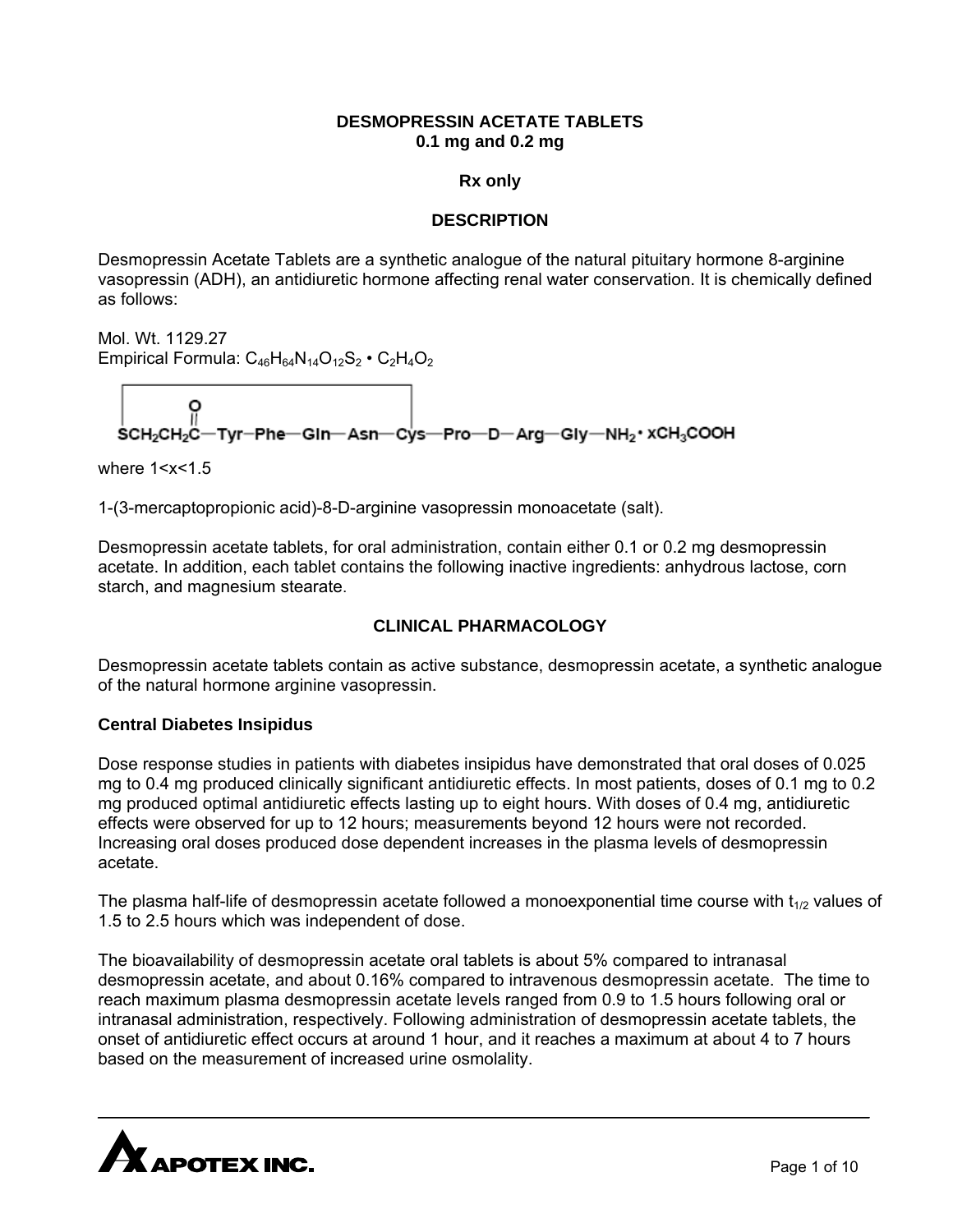The use of desmopressin acetate tablets in patients with an established diagnosis will result in a reduction in urinary output with an accompanying increase in urine osmolality. These effects usually will allow resumption of a more normal life style, with a decrease in urinary frequency and nocturia.

There are reports of an occasional change in response to the intranasal formulations of desmopressin acetate. Usually, the change occurred over a period of time greater than six months. This change may be due to decreased responsiveness, or to shortened duration of effect. There is no evidence that this effect is due to the development of binding antibodies, but may be due to a local inactivation of the peptide. No lessening of effect was observed in the 46 patients who were treated with desmopressin acetate tablets for 12 to 44 months and no serum antibodies to desmopressin were detected.

The change in structure of arginine vasopressin to desmopressin acetate resulted in less vasopressor activity and decreased action on visceral smooth muscle relative to enhanced antidiuretic activity. Consequently, clinically effective antidiuretic doses are usually below the threshold for effects on vascular or visceral smooth muscle. In the four long-term studies of desmopressin acetate tablets, no increases in blood pressure in 46 patients receiving desmopressin acetate tablets for periods of 12 to 44 months were reported.

In one study, the pharmacodynamic characteristics of desmopressin acetate tablets and intranasal formulation were compared during an 8-hour dosing interval at steady state. The doses administered to 36 hydrated (water loaded) healthy male adult volunteers every 8 hours were 0.1, 0.2, 0.4 mg orally and 0.01 mg intranasally by rhinal tube. The results are shown in the following table:

| <b>Parameters in Normal Healthy Adult Volunteers</b> |                           |                              |  |  |  |
|------------------------------------------------------|---------------------------|------------------------------|--|--|--|
|                                                      | <b>Total Urine Volume</b> | <b>Maximum Urine</b>         |  |  |  |
| <b>Treatment</b>                                     | in mL                     | <b>Osmolality in mOsm/kg</b> |  |  |  |
| $0.1$ mg PO q8h                                      | $-3689.3(149.6)$          | 514.8 (21.9)                 |  |  |  |
| $0.2$ mg PO q8h                                      | $-4429.9(149.6)$          | 686.3 (21.9)                 |  |  |  |
| $0.4$ mg PO q8h                                      | -4998.8 (149.6)           | 769.3 (21.9)                 |  |  |  |
| $0.01$ mg IN q8h                                     | $-4844.9(149.6)$          | 754.1 (21.9)                 |  |  |  |

# **Mean Changes from Baseline (SE) in Pharmacodynamic**

(SE) = Standard error of the mean

With respect to the mean values of total urine volume decrease and maximum urine osmolality increase from baseline, the 90% confidence limits estimated that the 0.4 mg and 0.2 mg oral dose produced between 95% and 110% and 84% to 99% of pharmacodynamic activity, respectively, when compared to the 0.01 mg intranasal dose.

While both the 0.2 mg and 0.4 mg oral doses are considered pharmacodynamically similar to the 0.01 mg intranasal dose, the pharmacodynamic data on an inter-subject basis was highly variable and, therefore, individual dosing is recommended.

In another study in diabetes insipidus patients, the pharmacodynamic characteristics of desmopressin acetate tablets and intranasal formulations were compared over a 12-hour period. Ten fluid-controlled patients under age 18 were administered tablet doses of 0.2 mg and 0.4 mg, and intranasal doses of 0.01 mg and 0.02 mg.

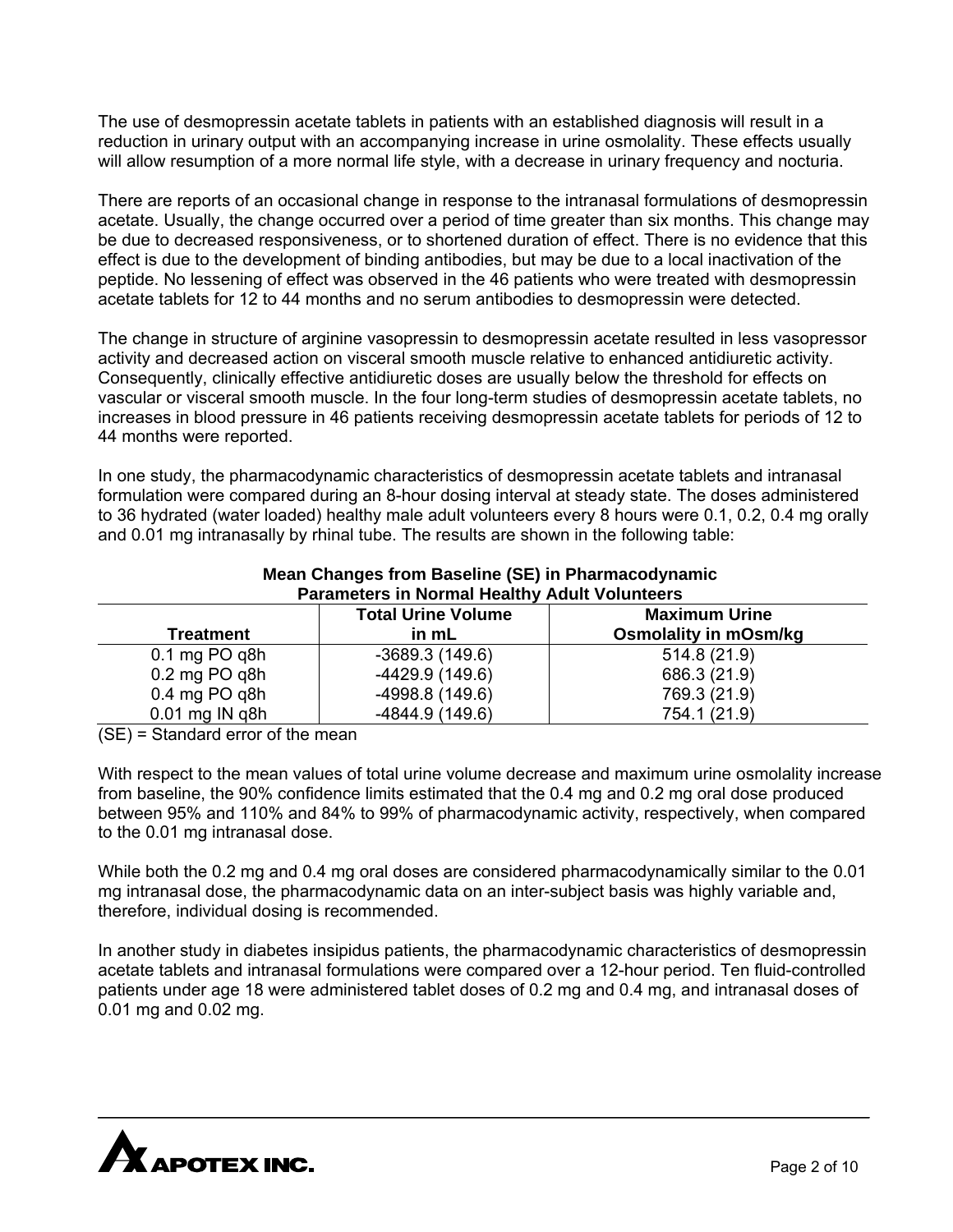| <b>Urine Volume</b> |           | <b>Maximum Urine</b>         |  |
|---------------------|-----------|------------------------------|--|
| <b>Treatment</b>    | in mL/min | <b>Osmolality in mOsm/kg</b> |  |
| $0.01$ mg IN        | 0.3(0.15) | 717.0 (224.63)               |  |
| $0.02$ mg IN        | 0.3(0.25) | 761.8 (298.82)               |  |
| $0.2$ mg PO         | 0.3(0.12) | 678.3 (147.91)               |  |
| $0.4$ mg PO         | 0.2(0.15) | 787.2 (73.34)                |  |

## **Mean Peak Pharmacodynamic Parameters (SD) in Pediatric and Adolescent Diabetes Insipidus Patients**

(SD) = Standard Deviation

All four dose formulations (0.01 mg IN, 0.02 mg IN, 0.2 mg PO and 0.4 mg PO) have a similar, pronounced pharmacodynamic effect on urine volume and urine osmolality. At two hours after study drug administration, mean urine volume was 4 mL/min and urine osmolality was >500 mOsm/kg. Mean plasma osmolality remained relatively constant over the time course recorded (0 to 12 hours). A statistical separation from baseline did not occur at any dose or time point. In these patients, the 0.2 mg tablets and the 0.01 mg intranasal spray exhibited similar pharmacodynamic profiles as did the 0.4 mg tablets and the 0.02 mg intranasal spray formulation. In another study of adult diabetes insipidus patients previously controlled on desmopressin acetate intranasal spray, after one week of self-titration from spray to tablets, patients' diuresis was controlled with 0.1 mg desmopressin acetate tablets three times a day.

# **Primary Nocturnal Enuresis**

Two double-blind, randomized, placebo-controlled studies were conducted in 340 patients with primary nocturnal enuresis. Patients were 5 to 17 years old, and 72% were males. A total of 329 patients were evaluated for efficacy. Patients were evaluated over a two-week baseline period in which the average number of wet nights was 10 (range 4 to 14). Patients were then randomized to receive 0.2, 0.4, or 0.6 mg of desmopressin acetate or placebo. The pooled results after two weeks are shown in the following table:

| Mean (SE) Number of Wet Nights/2 weeks       |                              |                          |                            |                            |  |
|----------------------------------------------|------------------------------|--------------------------|----------------------------|----------------------------|--|
|                                              | <b>Placebo</b><br>$(n = 85)$ | $0.2$ mg/day<br>(n = 79) | $0.4$ mg/day<br>$(n = 82)$ | $0.6$ mg/day<br>$(n = 83)$ |  |
| <b>Baseline</b>                              | 10(0.3)                      | 11(0.3)                  | 10(0.3)                    | 10(0.3)                    |  |
| Reduction from<br><b>Baseline</b>            | 1(0.3)                       | 3(0.4)                   | 3(0.4)                     | 4(0.4)                     |  |
| Percent<br>Reduction from<br><b>Baseline</b> | 10%                          | 27%                      | 30%                        | 40%                        |  |
| p-value vs.<br>placebo                       |                              | < 0.05                   | < 0.05                     | < 0.05                     |  |

| Response to Desmopressin Acetate and Placebo at Two Weeks of Treatment |
|------------------------------------------------------------------------|
| Mean (SE) Number of Wet Nights/2 Weeks                                 |

Patients treated with desmopressin acetate tablets showed a statistically significant reduction in the number of wet nights compared to placebo-treated patients. A greater response was observed with increasing doses up to 0.6 mg.

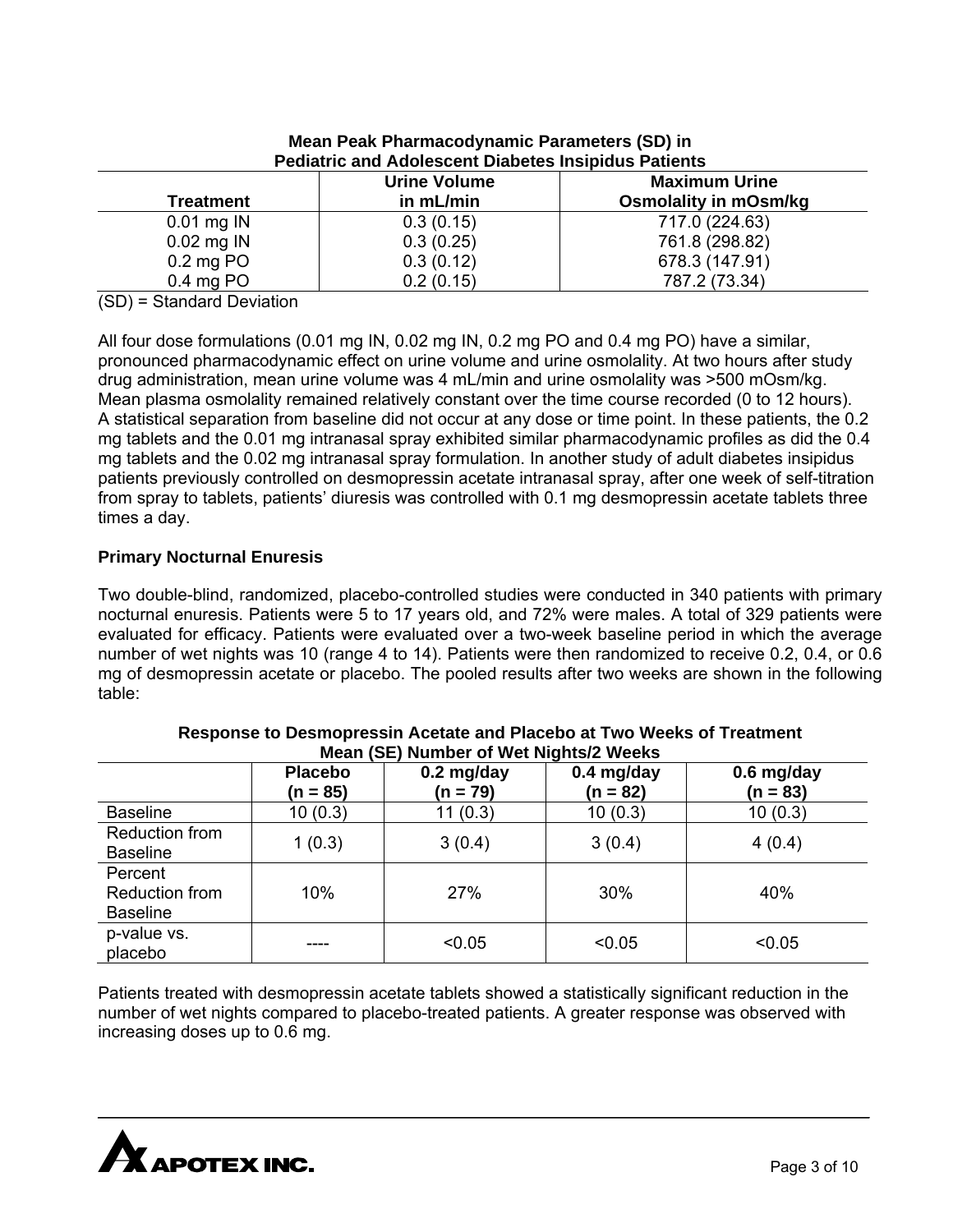In a six month, open-label extension study, patients completing the placebo-controlled studies were started on 0.2 mg/day desmopressin acetate, and the dose was progressively increased until the optimal response was achieved (maximum dose 0.6 mg/day). A total of 230 patients were evaluated for efficacy; the average number of wet nights/2 weeks during the untreated baseline period was 10 (range 4 to 14), and the average duration (SD) of treatment was 4.2 (1.8) months. Twenty-five (25) patients (11%) achieved a complete or near complete response (≤2 wet nights/2 weeks) and did not require titration to the 0.6 mg/day dose. The majority of patients (198 of 230, 86%) were titrated to the highest dose. When all dose groups were combined, 128 (56%) showed at least a 50% reduction from baseline in the number of wet nights/2 weeks, while 87 (38%) patients achieved a complete or near complete response.

# **Human Pharmacokinetics**

Desmopressin acetate is mainly excreted in the urine. A pharmacokinetic study conducted in healthy volunteers and patients with mild, moderate, and severe renal impairment (n=24, 6 subjects in each group) receiving single dose desmopressin acetate (2 mcg) injection demonstrated a difference in desmopressin acetate terminal half-life. Terminal half-life significantly increased from 3 hours in normal healthy patients to 9 hours in patients with severe renal impairment. (See **CONTRAINDICATIONS**.)

## **INDICATIONS AND USAGE**

## **Central Diabetes Insipidus**

Desmopressin acetate tablets are indicated as antidiuretic replacement therapy in the management of central diabetes insipidus and for the management of the temporary polyuria and polydipsia following head trauma or surgery in the pituitary region. Desmopressin acetate is ineffective for the treatment of nephrogenic diabetes insipidus.

Patients were selected for therapy based on the diagnosis by means of the water deprivation test, the hypertonic saline infusion test, and/or response to antidiuretic hormone. Continued response to desmopressin acetate can be monitored by measuring urine volume and osmolality.

#### **Primary Nocturnal Enuresis**

Desmopressin acetate tablets are indicated for the management of primary nocturnal enuresis. Desmopressin acetate may be used alone or as an adjunct to behavioral conditioning or other nonpharmacologic intervention.

# **CONTRAINDICATIONS**

Desmopressin acetate tablets are contraindicated in individuals with known hypersensitivity to desmopressin acetate or to any of the components of desmopressin acetate tablets.

Desmopressin acetate tablets are contraindicated in patients with moderate to severe renal impairment (defined as a creatinine clearance below 50mL/min).

Desmopressin acetate is contraindicated in patients with hyponatremia or a history of hyponatremia.

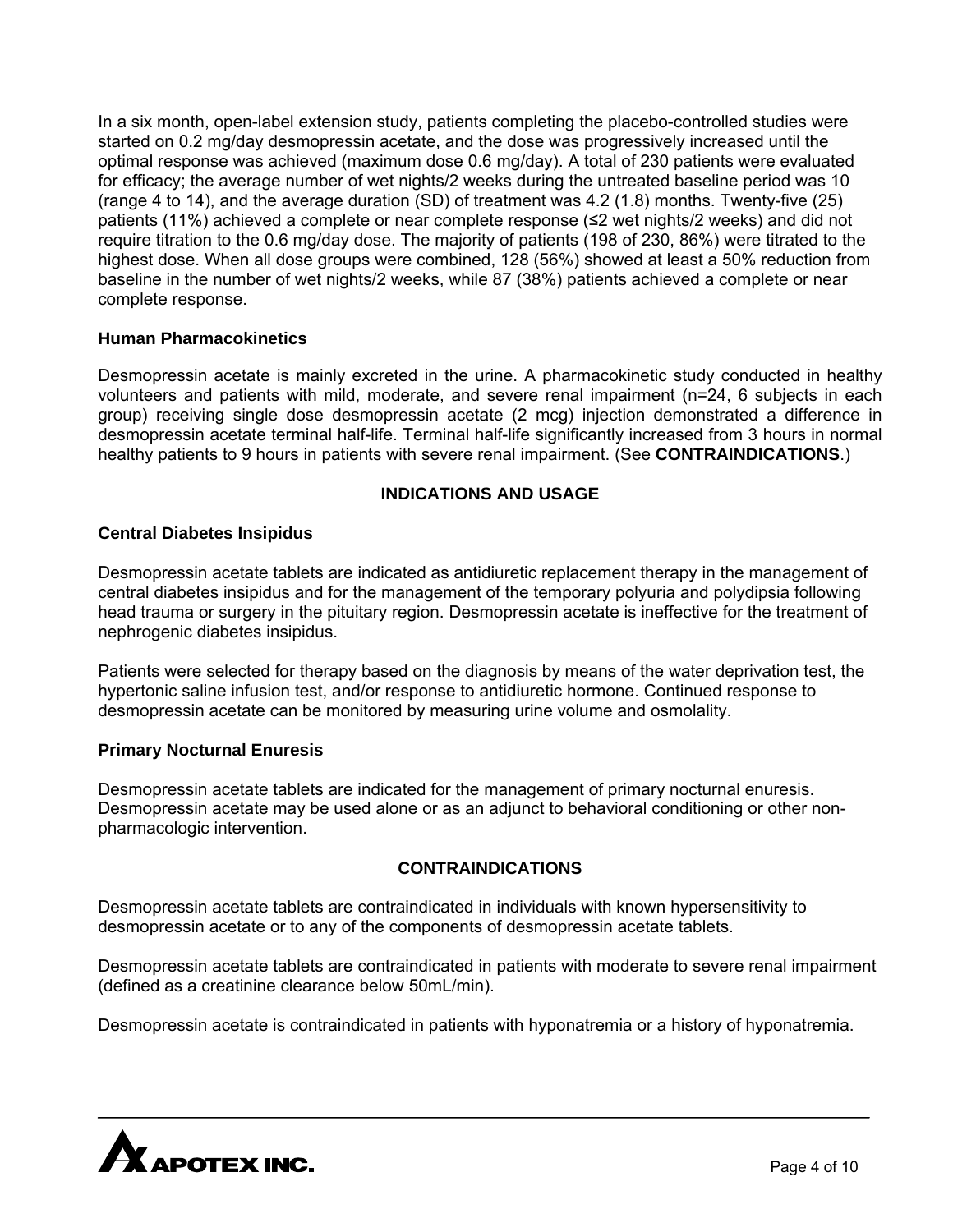## **WARNINGS**

1. Very rare cases of hyponatremia have been reported from world-wide postmarketing experience in patients treated desmopressin acetate. Desmopressin acetate is a potent antidiuretic which, when administered, may lead to water intoxication and/or hyponatremia. Unless properly diagnosed and treated hyponatremia can be fatal. Therefore, fluid restriction is recommended and should be discussed with the patient and/or guardian. Careful medical supervision is required.

2. When desmopressin acetate tablets are administered, in particular in pediatric and geriatric patients, fluid intake should be adjusted downward to decrease the potential occurrence of water intoxication and hyponatremia. (See **PRECAUTIONS**, **Pediatric Use** and **Geriatric Use**.) All patients receiving desmopressin acetate tablets therapy should be observed for the following signs of symptoms associated with hyponatremia: headache, nausea/vomiting, decreased serum sodium, weight gain, restlessness, fatigue, lethargy, disorientation, depressed reflexes, loss of appetite, irritability, muscle weakness, muscle spasms or cramps and abnormal mental status such as hallucinations, decreased consciousness and confusion. Severe symptoms may include one or a combination of the following: seizure, coma and/or respiratory arrest. Particular attention should be paid to the possibility of the rare occurrence of an extreme decrease in plasma osmolality that may result in seizures which could lead to coma.

3. Desmopressin acetate tablets should be used with caution in patients with habitual or psychogenic polydipsia who may be more likely to drink excessive amounts of water, putting them at greater risk of hyponatremia.

## **PRECAUTIONS**

#### **General**

Intranasal formulations of desmopressin acetate at high doses and intravenous desmopressin acetate have infrequently produced a slight elevation of blood pressure which disappears with a reduction of dosage. Although this effect has not been observed when single oral doses up to 0.6 mg have been administered, the drug should be used with caution in patients with coronary artery insufficiency and/or hypertensive cardiovascular disease, because of a possible rise in blood pressure.

Desmopressin acetate should be used with caution in patients with conditions associated with fluid and electrolyte imbalance, such as cystic fibrosis, heart failure and renal disorders because these patients are prone to hyponatremia.

Rare severe allergic reactions have been reported with desmopressin acetate. Anaphylaxis has been reported rarely with intravenous and intranasal administration of desmopressin acetate but not with desmopressin acetate tablets.

#### **Laboratory Tests**

#### *Central Diabetes Insipidus*

Laboratory tests for monitoring the patient with central diabetes insipidus or post-surgical or head trauma-related polyuria and polydipsia include urine volume and osmolality. In some cases, measurements of plasma osmolality may be useful.

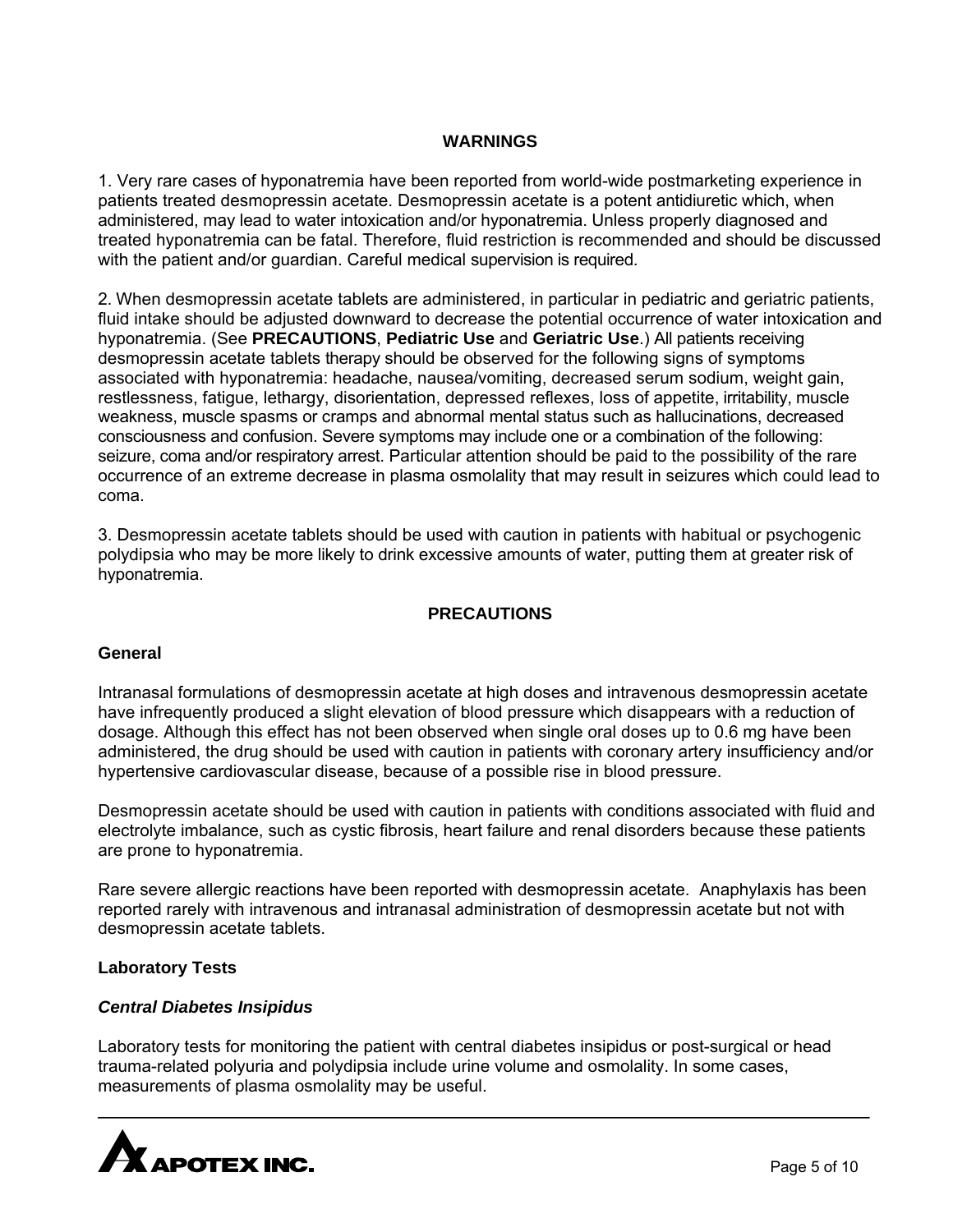# **Drug Interactions**

Although the pressor activity of desmopressin acetate is very low compared to its antidiuretic activity, large doses of desmopressin acetate tablets should be used with other pressor agents only with careful patient monitoring. The concomitant administration of drugs that may increase the risk of water intoxication with hyponatremia, (e.g. tricyclic antidepressants, selective serotonin re-uptake inhibitors, chlorpromazine, opiate analgesics, NSAIDs, lamotrigine and carbamazepine) should be performed with caution.

### **Carcinogenicity, Mutagenicity, Impairment of Fertility**

Studies with desmopressin acetate have not been performed to evaluate carcinogenic potential, mutagenic potential or effects on fertility.

## **Pregnancy**

## *Category B*

Fertility studies have not been done. Teratology studies in rats and rabbits at doses from 0.05 to 10 mcg/kg/day (approximately 0.1 times the maximum systemic human exposure in rats and up to 38 times the maximum systemic human exposure in rabbits based on surface area, mg/m<sup>2</sup>) revealed no harm to the fetus due to desmopressin acetate. There are, however, no adequate and well-controlled studies in pregnant women. Because animal studies are not always predictive of human response, this drug should be used during pregnancy only if clearly needed.

Several publications where desmopressin acetate was used in the management of diabetes insipidus during pregnancy are available; these include a few anecdotal reports of congenital anomalies and low birth weight babies. However, no causal connection between these events and desmopressin acetate has been established. A fifteen year Swedish epidemiologic study of the use of desmopressin acetate in pregnant women with diabetes insipidus found the rate of birth defects to be no greater than that in the general population; however, the statistical power of this study is low. As opposed to preparations containing natural hormones, desmopressin acetate in antidiuretic doses has no uterotonic action and the physician will have to weigh the possible therapeutic advantages against the possible risks in each case.

#### **Nursing Mothers**

There have been no controlled studies in nursing mothers. A single study in postpartum women demonstrated a marked change in plasma, but little if any change in assayable desmopressin acetate in breast milk following an intranasal dose of 0.01 mg.

It is not known whether the drug is excreted in human milk. Because many drugs are excreted in human milk, caution should be exercised when desmopressin acetate is administered to nursing mothers.

#### **Pediatric Use**

#### *Central Diabetes Insipidus*

Desmopressin acetate tablets have been used safely in pediatric patients, age 4 years and older,

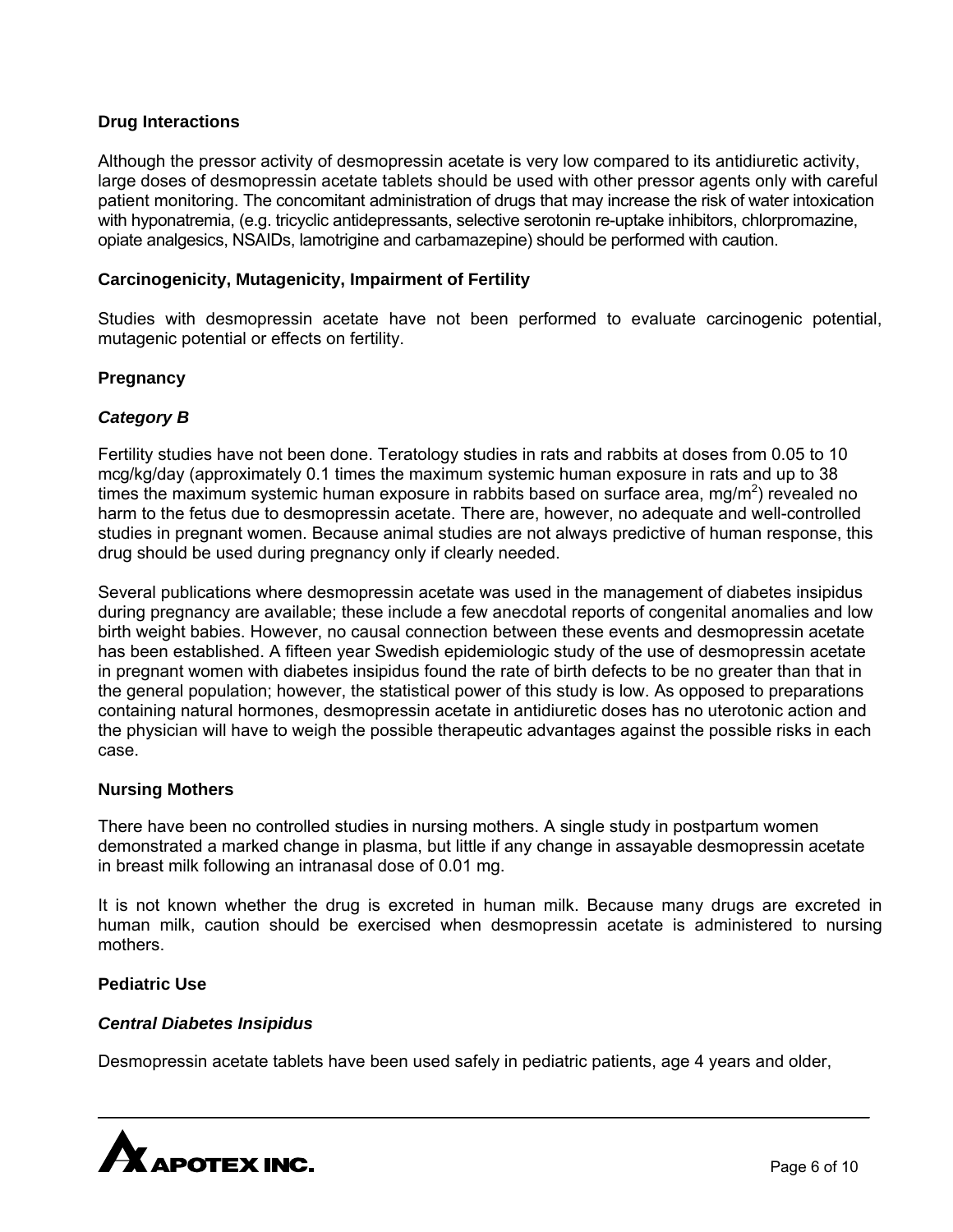with diabetes insipidus for periods up to 44 months. In younger pediatric patients the dose must be individually adjusted in order to prevent an excessive decrease in plasma osmolality leading to hyponatremia and possible convulsions; dosing should start at 0.05 mg (1/2 of the 0.1 mg tablet). Use of desmopressin acetate tablets in pediatric patients requires careful fluid intake restrictions to prevent possible hyponatremia and water intoxication. Fluid restriction should be discussed with the patient and/or guardian. (See **WARNINGS**.)

# *Primary Nocturnal Enuresis*

Desmopressin acetate tablets have been safely used in pediatric patients age 6 years and older with primary nocturnal enuresis for up to 6 months. Some patients respond to a dose of 0.2 mg; however, increasing responses are seen at doses of 0.4 mg and 0.6 mg. No increase in the frequency or severity of adverse reactions or decrease in efficacy was seen with an increased dose or duration. The dose should be individually adjusted to achieve the best results. Treatment with desmopressin for primary nocturnal enuresis should be interrupted during acute intercurrent illness characterized by fluid and/or electrolyte imbalance (e.g., systemic infections, fever, recurrent vomiting or diarrhea) or under conditions of extremely hot weather, vigorous exercise or other conditions associated with increased water intake.

# **Geriatric Use**

Clinical studies of desmopressin acetate tablets did not include sufficient numbers of subjects aged 65 and over to determine whether they respond differently from younger subjects.

Other reported clinical experience has not identified differences in responses between the elderly and younger patients. In general, dose selection for an elderly patient should be cautious, usually starting at the low end of the dosing range, reflecting the greater frequency of decreased hepatic, renal, or cardiac function, and of concomitant disease or other drug therapy.

This drug is known to be substantially excreted by the kidney, and the risk of toxic reactions to this drug may be greater in patients with impaired renal function. Because elderly patients are more likely to have decreased renal function, care should be taken in dose selection, and it may be useful to monitor renal function. Desmopressin acetate is contraindicated in patients with moderate to severe renal impairment (defined as a creatinine clearance below 50ml/min).

# (See **CLINICAL PHARMACOLOGY**, **Human Pharmacokinetics** and **CONTRAINDICATIONS**.)

Use of desmopressin acetate tablets in geriatric patients requires careful fluid intake restrictions to prevent possible hyponatremia and water intoxication. Fluid restriction should be discussed with the patient. (See **WARNINGS**.)

# **ADVERSE REACTIONS**

Infrequently, large doses of the intranasal formulations of desmopressin acetate tablets and injection have produced transient headache, nausea, flushing and mild abdominal cramps. These symptoms have disappeared with reduction in dosage.

# **Central Diabetes Insipidus**

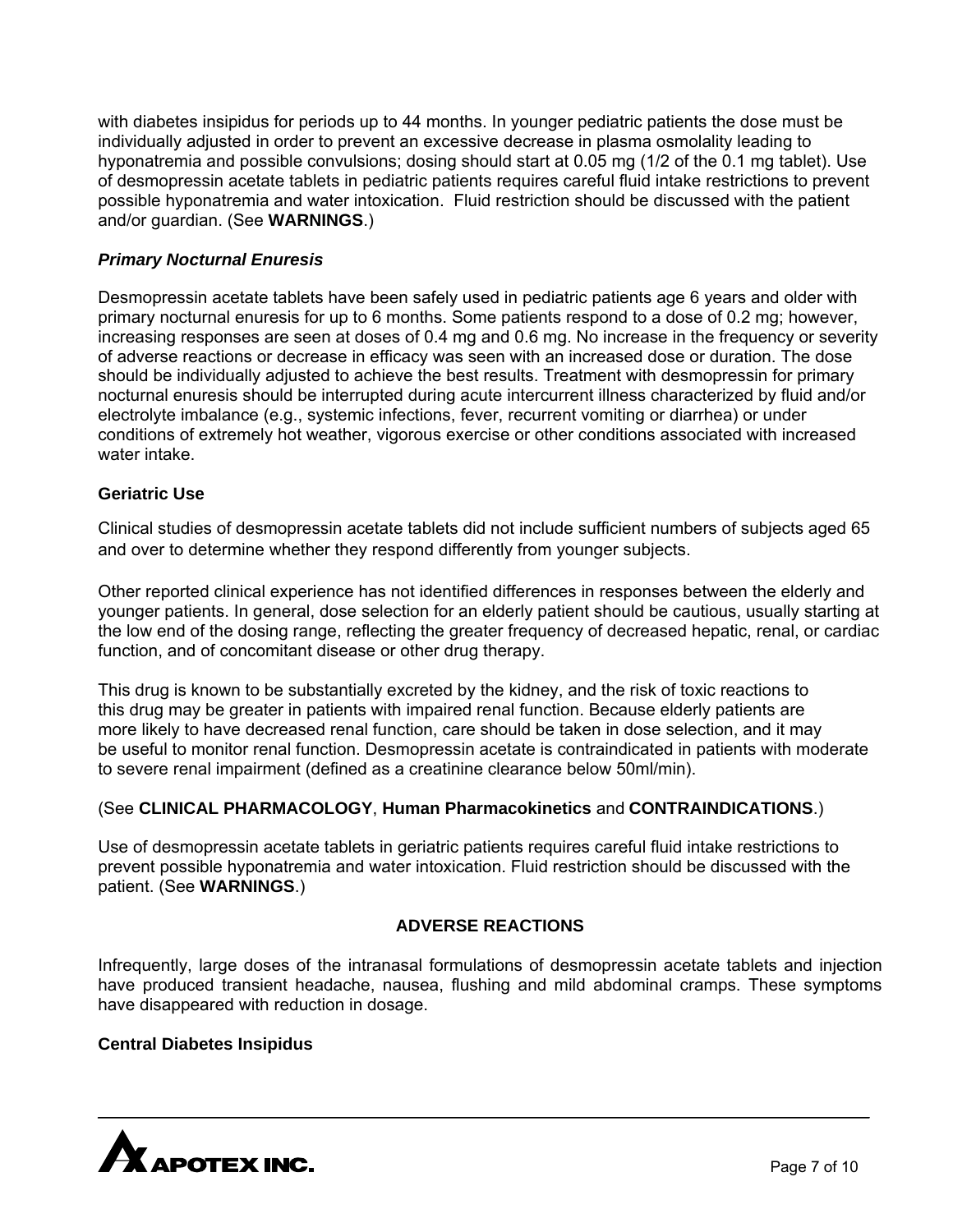In long-term clinical studies in which patients with diabetes insipidus were followed for periods up to 44 months of desmopressin acetate tablet therapy, transient increases in AST (SGOT) no higher than 1.5 times the upper limit of normal were occasionally observed. Elevated AST (SGOT) returned to the normal range despite continued use of desmopressin acetate tablets.

## **Primary Nocturnal Enuresis**

The only adverse event occurring in ≥3% of patients in controlled clinical trials with desmopressin acetate tablets that was probably, possibly, or remotely related to study drug was headache (4% desmopressin acetate, 3% placebo).

## **Other**

The following adverse events have been reported; however their relationship to desmopressin acetate has not been established: abnormal thinking, diarrhea, and edema-weight gain.

See **WARNINGS** for the possibility of water intoxication and hyponatremia.

# **Post Marketing**

There have been rare reports of hyponatremic convulsions associated with concomitant use with the following medications: oxybutinin and imipramine.

# **OVERDOSAGE**

Signs of overdose may include confusion, drowsiness, continuing headache, problems with passing urine and rapid weight gain due to fluid retention. (See **WARNINGS**.) In case of overdose, the dose should be reduced, frequency of administration decreased, or the drug withdrawn according to the severity of the condition. There is no known specific antidote for desmopressin acetate. The patient should be observed and treated with appropriate symptomatic therapy.

An oral LD<sub>50</sub> has not been established. Oral doses up to 0.2 mg/kg/day have been administered to dogs and rats for 6 months without any significant drug-related toxicities reported. An intravenous dose of 2 mg/kg in mice demonstrated no effect.

# **DOSAGE AND ADMINISTRATION**

#### **Central Diabetes Insipidus**

The dosage of desmopressin acetate tablets must be determined for each individual patient and adjusted according to the diurnal pattern of response. Response should be estimated by two parameters: adequate duration of sleep and adequate, not excessive, water turnover. Patients previously on intranasal desmopressin acetate therapy should begin tablet therapy twelve hours after the last intranasal dose. During the initial dose titration period, patients should be observed closely and appropriate safety parameters measured to assure adequate response. Patients should be monitored at regular intervals during the course of desmopressin acetate tablet therapy to assure adequate antidiuretic response. Modifications in dosage regimen should be implemented as necessary to assure adequate water turnover. Fluid restriction should be observed. (See **WARNINGS, PRECAUTIONS**, **Pediatric Use** and **Geriatric Use**.)

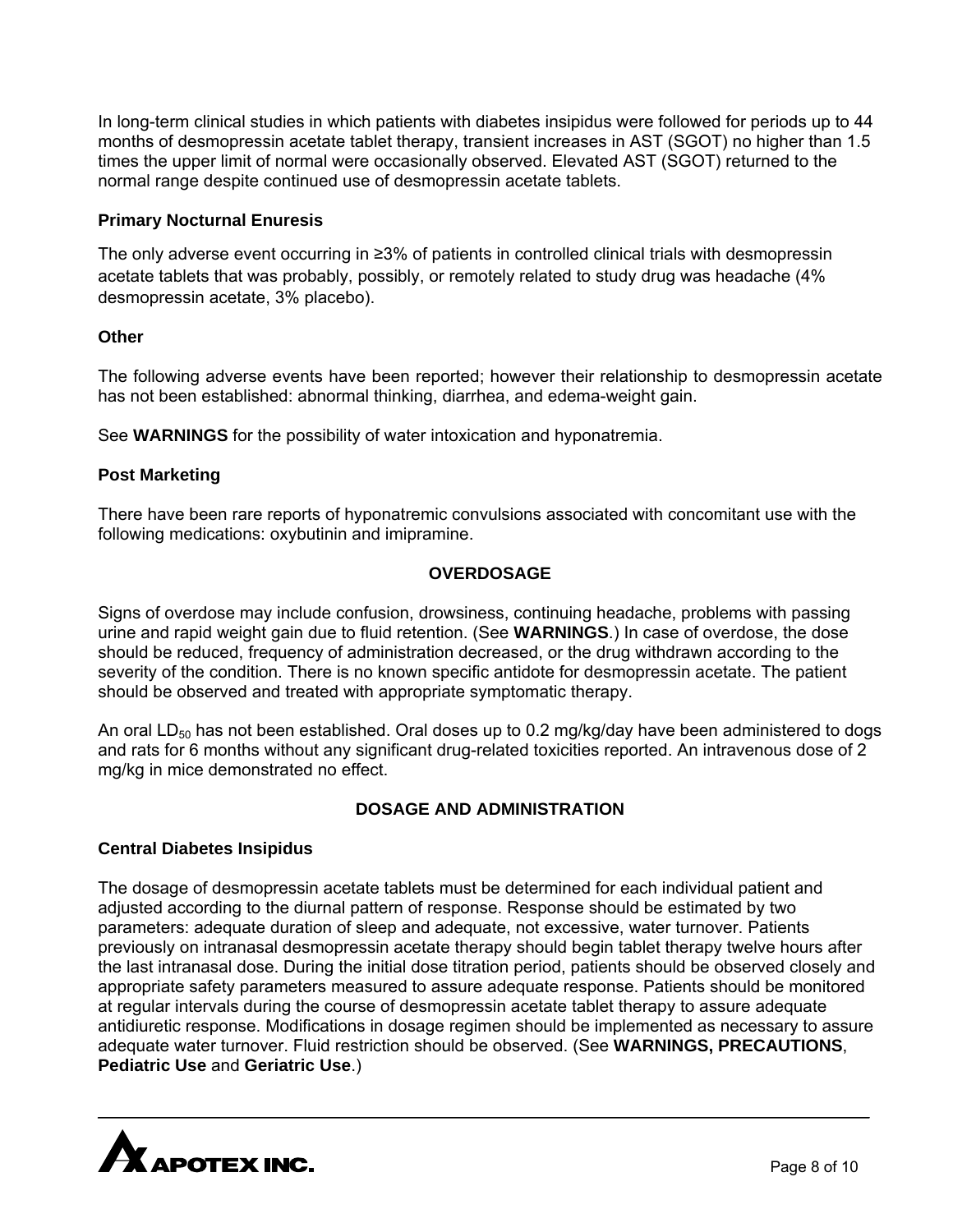# *Adults and Children*

It is recommended that patients be started on doses of 0.05 mg (1/2 of the 0.1 mg tablet) two times a day and individually adjusted to their optimum therapeutic dose. Most patients in clinical trials found that the optimal dosage range is 0.1 mg to 0.8 mg daily, administered in divided doses. Each dose should be separately adjusted for an adequate diurnal rhythm of water turnover. Total daily dosage should be increased or decreased in the range of 0.1 mg to 1.2 mg divided into two or three daily doses as needed to obtain adequate antidiuresis.

See **Pediatric Use** subsection for special considerations when administering desmopressin acetate to pediatric diabetes insipidus patients.

## **Geriatric Use**

This drug is known to be substantially excreted by the kidney, and the risk of toxic reactions to this drug may be greater in patients with impaired renal function. Because elderly patients are more likely to have decreased renal function, care should be taken in dose selection, and it may be useful to monitor renal function. (See **CLINICAL PHARMACOLOGY**, **Human Pharmacokinetics**, **CONTRAINDICATIONS**, and **PRECAUTIONS**, **Geriatric Use**.)

## **Primary Nocturnal Enuresis**

The dosage of desmopressin acetate tablets must be determined for each individual patient and adjusted according to response. Patients previously on intranasal desmopressin acetate therapy can begin tablet therapy the night following (24 hours after) the last intranasal dose. The recommended initial dose for patients age 6 years and older is 0.2 mg at bedtime. The dose may be titrated up to 0.6 mg to achieve the desired response. Fluid restriction should be observed, and fluid intake should be limited to a minimum from 1 hour before desmopressin administration, until the next morning, or at least 8 hours after administration. (See **WARNINGS, PRECAUTIONS**, **Pediatric Use** and **Geriatric Use**.)

#### **HOW SUPPLIED**

Desmopressin Acetate Tablets 0.1 mg are available for oral administration as white to off-white, round shaped, scored tablets, imprinted "APO" on one side and "DES" bisect "0.1" on the other side. They are supplied as follows: Bottles of 30 (NDC 60505-0257-3)

Bottles of 100 (NDC 60505-0257-1) Bottles of 1000 (NDC 60505-0257-8)

Desmopressin Acetate Tablets 0.2 mg are available for oral administration as white to off-white, round shaped, scored tablets, imprinted "APO" on one side and "DES" bisect "0.2" on the other side. They are supplied as follows:

Bottles of 30 (NDC 60505-0258-3) Bottles of 100 (NDC 60505-0258-1) Bottles of 1000 (NDC 60505-0258-8)

Store 20° to 25°C (68° to 77°F) [see USP Controlled Room Temperature].

Dispense in a tight, light-resistant container [see USP].